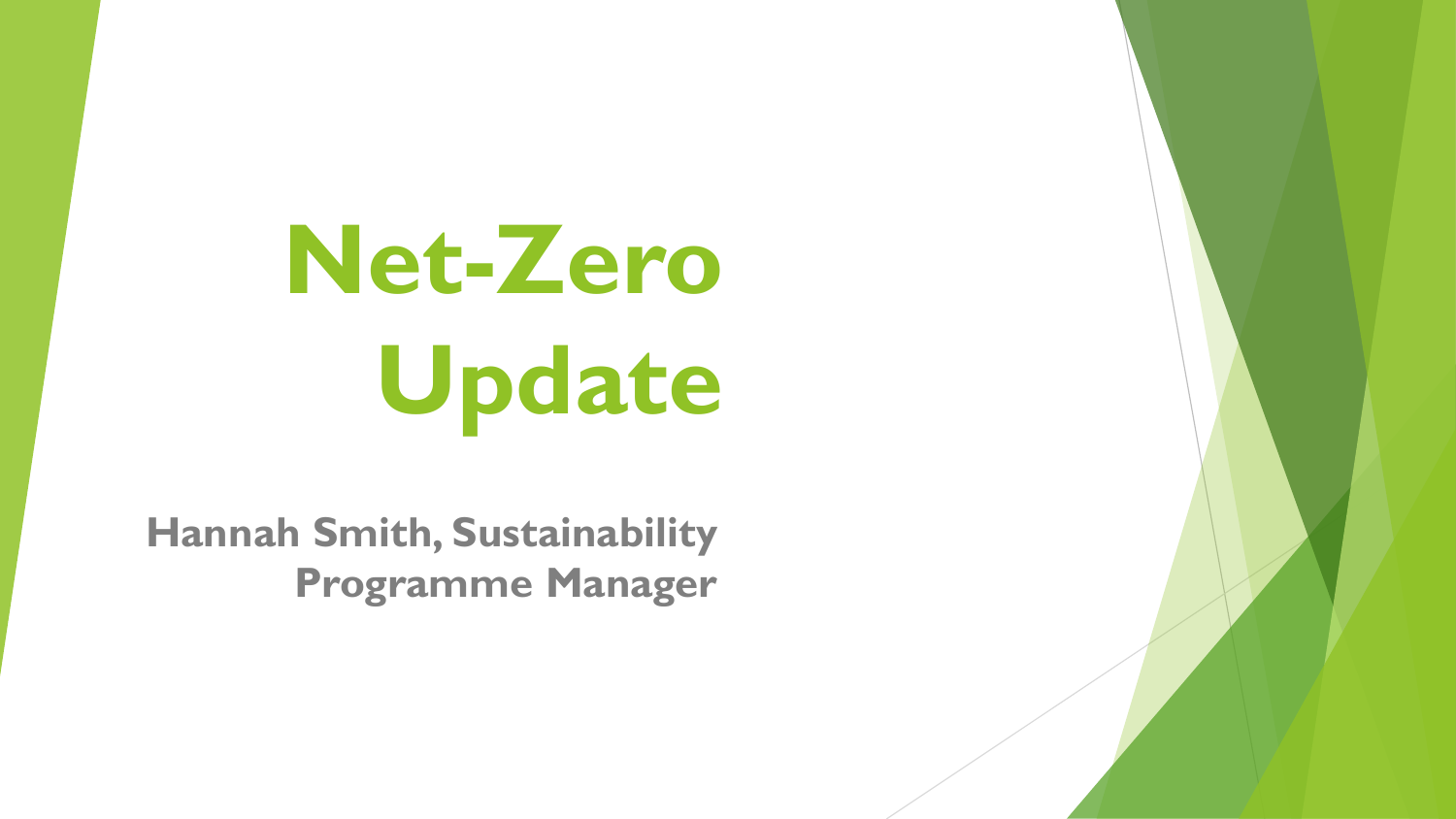# **Funding update in last quarter**

### **£1,335,661 additional capital funding**

secured for Lancaster West through **Wave 1** of the **Social Housing Decarbonisation Fund:**

- **Clarendon Walk external wall insulation**
- $\blacksquare$  Talbot Walk external wall insulation
- **Verity Close pilot properties**
- **Camborne Mews pilot properties**

### **Upcoming opportunities:**

- **SHDF wave 2 opening in late August**
- **Phase 2 of the Future Neighbourhoods Fund likely to** become available later this year
- **Thames Water surface water management programme**



# $A H Q \phi$ Greening<br>our homes!

We're spending £4.75m on<br>*properties in these locations to*<br>make them more energy to *Properues in these locations to*<br>make them more energy efficient<br>and reduce carbon emissi and reduce carbon emissions.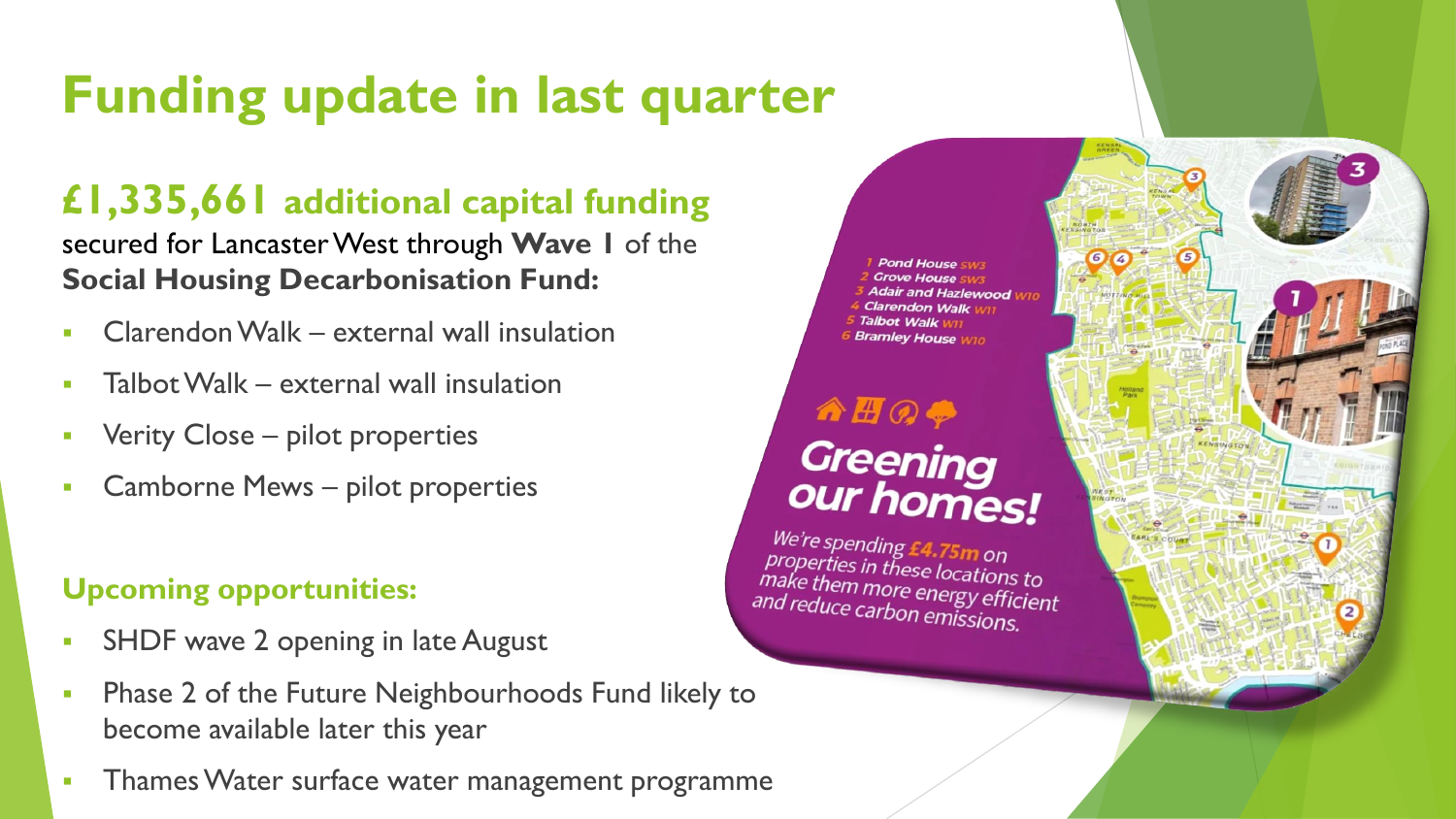# **Carbon emissions: what's involved**

•14.6 kt CO2e borough-wide Council-owned housing **-367,541 kg CO2e LWE domestic gas =486,042 kg CO2e LWE domestic electricity** 

#### **Lancaster West Neighbourhood Team:**



### **Buildings** Electricity and gas use, and water

supply and treatment in the council's operational buildings, council owned housing and community schools.

**Streetlighting** Electricity use for streetlighting.



#### **Transport**

Fuel used in council vehicles and grey fleet.

#### **Lancaster West Estate:**



**Residential** Fuel use for heating and electricity for appliances and lighting in homes.

#### **Commercial and industrial**



Fuel use for heating and electricity use in commercial and industrial buildings e.g. retail, restaurants, businesses, hotels, universities, museums.



#### **Transport**

Fuel use for transport including buses, rail, cars, motorbikes and HGVs, LGVs.

#### Waste



Emissions from waste management including processing emissions from composting, anaerobic digestion and the energy from waste plant.

#### Land use

Emissions or removals from land use and changes in land use.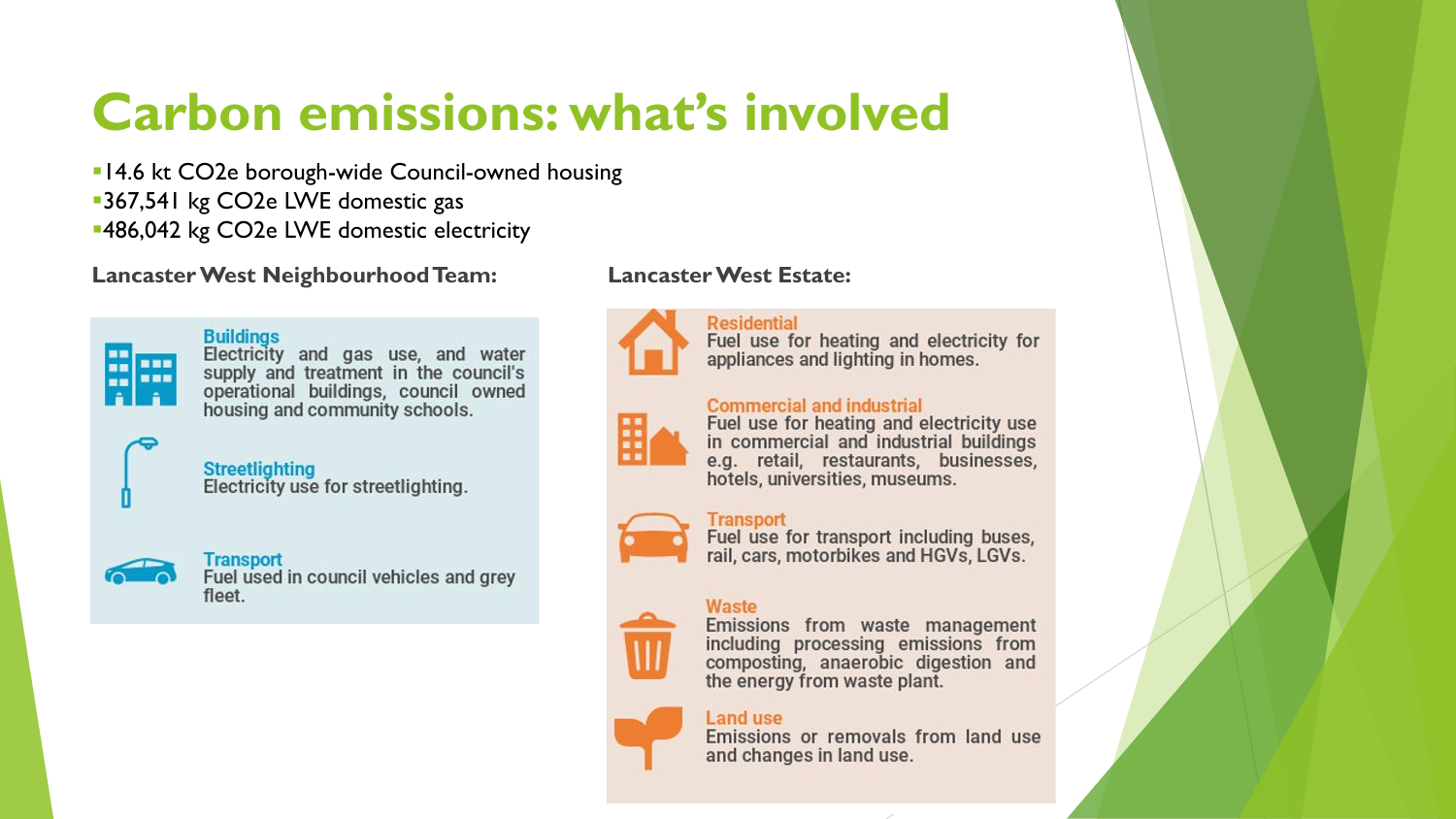### **Carbon emissions: what we're doing**





**4** electric vans

Saving

**5,409.34kgco2e** per

year compared to a diesel van

**6** food waste disposal units **231kg** average weekly capture rate Saving **765.15kg Co2e** per year

**More than the carbon emissions for electricity for1-12 Camborne Mews!**

**111** properties with gas disconnected Saving **24,396.91kgco2e** per year